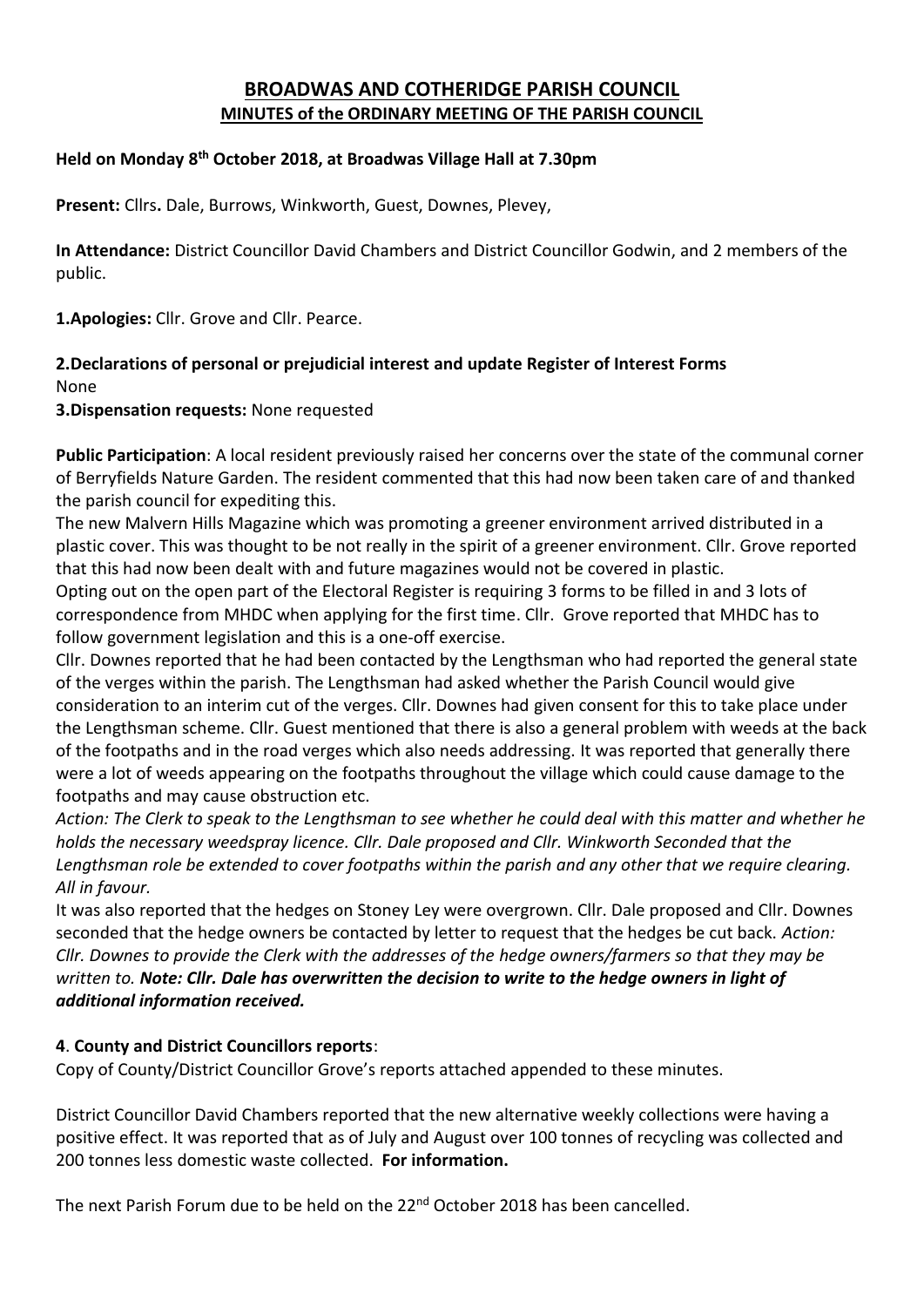The Malvern Hills District Council House extension is now underway and is expected to be complete by March/April 2019. The Grange is now let and occupied under a full repairing lease. Major reforms to the Animal Establishment Licensing Laws. Approved by the Executive Committee of MHDC on the 25<sup>th</sup> September and is being overseen by Worcestershire Regulatory Services. It will apply to every local authority in Worcestershire. It will have major implications on the rural community in particular. Further details can be obtained by reading the Executive Committee papers Item 6 or contacting Worcestershire Regulatory Services. In essence it is to do with anyone who owns stables, breeds dogs etc. The whole licensing of that sector has been tightened up substantially.

**5. Minutes of the ordinary parish Council meeting held on September 10th 2018:** these were considered, Cllr. Dale Proposed and Cllr. Winkworth Seconded that they be approved. All in favour. They were duly signed as a true record and dated by the Chairman.

**6.Matters Arising**: - **Planning:** Application No 18/01117 Broad Oak Broadwas. Cllr Pearce recommendation was that the Parish Council responds to MHDC to the effect that it has no comments on the application. This was actioned by the Clerk.

**Village Hall Update:** Cllr. Winkworth reported that there seems to be a shortage of Building contractors willing to commit to giving a quote for design and build of the proposed extension. Many suggestions for contractors were discussed and put forward. Following the meeting Cllr. Plevey contacted 3 contractors but not received a response. The Clerk put forward the name of a contractor who has visited the site with Cllr. Winkworth and taken necessary measurements. A further contractor is being looked for if possible.

**Berryfields update: Request to hold bonfire and firework display on Saturday 10th November 2018:**

Councillors were keen to support the event and agreed in principle at the September meeting that the event can take place. The Clerk wrote to the event organisers asking for sight of the risk assessments and events insurance which were supplied and the Parish Council have since been in touch with the organisers informing them that the Council are happy for them to proceed with the event. *Action: Clerk to ask the organisers to dispose of all waste at the end of the event.*

# **1. 7. Correspondence:**

- A Beech Tree outside Scatterbrook Orchard, Broadwas- has been causing problems this year, with the extraordinary amount of Beech Nuts falling from the tree outside the property. Potential problem with the drains being blocked by the sheer amount of beech nuts on the footpath and in the gutter which could cause problems to people walking on the footpath. The Clerk contacted the Lengthsman who remedied the problem the same day as reported. The resident wrote again to thank the Parish Council and the Lengthsman for their swift actions.
- 24<sup>th</sup> Sept email from WDC Planning Support Manager. A new type of application was introduced on 1<sup>st</sup> June 2018 and it is called "Permission in Principle". It is an alternative way of gaining planning permission for housing-led development. It can apply to mixed use schemes as long as housing occupies the majority of the site / development. Cllr. Dale has arranged with Cllr. Chambers for Duncan Rudge from MHDC to attend the November Parish Council meeting to deliver a talk on this subject. *Action: Cllr. Dale to upload the link to the new Parish Council website*. **https://www.gov.uk/guidance/permission-in-principle**
- 27<sup>th</sup> September WCC- PUBLIC NOTICE- Road Traffic Regulation Act 1984 (C2067 Lightwood Road, Cotheridge)(Temporary Closure) Order 2018- Proposed Order: to close that part of C2067 Lightwood Road, Cotheridge from its junction with A44 Bromyard Road to its junction with C2066 Broadheath Common in order to facilitate installation of new drainage system works by WCC.- Exemptions: to permit access to any land or premises fronting the highway affected where there is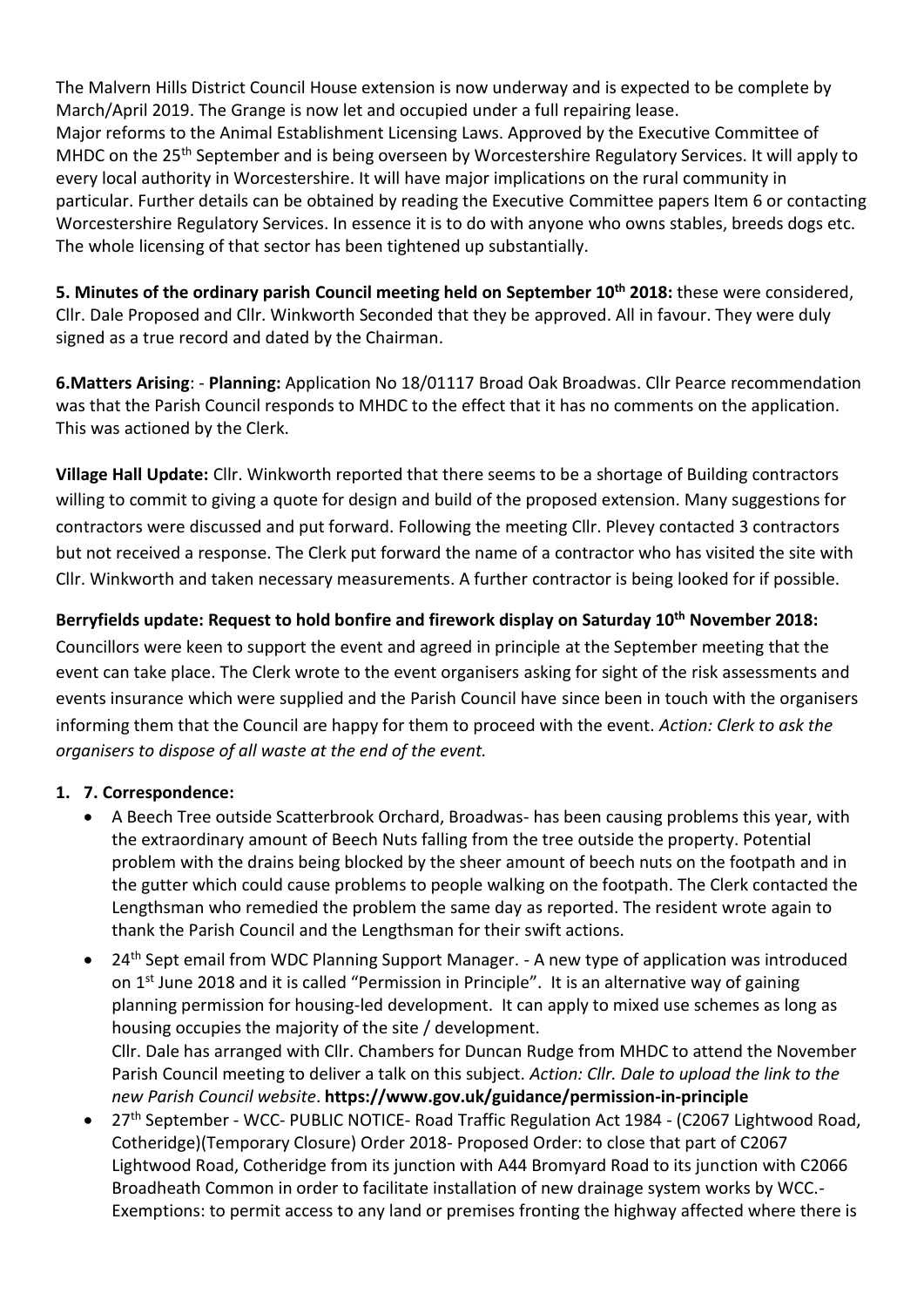no other form of access; and to allow the works to be undertaken.- Alternative route: C2066 Broadheath Common, C2066 Crown East Lane, C2066 Crown East and vice versa. Anticipated duration: 20 days Commencing: 5 November 2018. **Noted.**

• Police Parish Newsletter –  $29<sup>th</sup>$  September – no crime reported for Broadwas and Cotheridge Parish for September 2018. **Noted.**

# **8**. **Planning. – Report from Cllr. Pearce**

**Application** 18/01282 in respect of Upper Howsen Farm Cotheridge. Whilst in some respects the application has merits I can also foresee some issues - for example regarding vehicular access. In addition, as the site is quite large, there could be impact on some of the adjoining properties. *Action: Clerk to request an extension of the consultation date to 19th November to give the parish council time to consider the implications of the application fully.*

As far as I am aware MHDC have not determined any applications since our September meeting. If, however, Duncan Rudge from MHDC will be attending our November meeting it might be opportune to ask him to explain the reasons for the delay in dealing with the outstanding applications at Little Lightwood Farm Cotheridge. Obviously, he would not be able to disclose details of any confidential negotiations between the applicants and MHDC but, bearing in mind that two of the applications date back to 2015 and relate to retrospective issues, some explanation would be helpful. *Action: Cllr. Pearce to contact Duncan Rudge.*

**9. New Website:** Cllr Dale reported that to date there had been 429 hits on the new Parish Council website. There had been 191 hits on the 1<sup>st</sup> time counter. There had however, only been 10 responses through the new website to the NHDP although a much better response overall to this.

**10. Village Hall Extension update:** Mainly this item is covered under Matters Arising "Village Hall Update". However, Cllr. Dale requested consideration by Councillors to an alternative plan which would see the village hall re-sited across the road onto Berryfields. This would mean that when the building is used by the school they would not have to cross the potentially dangerous road and the building may be more widely used as a school facility. Stoney Lane can be difficult to pull out of for traffic and this has been an additional concern. As the Section 106 funding is replacing the play area new equipment some of the equipment could be left there and new equipment re-sited. Cllr. Dale said that his thoughts were where the existing play area is at the moment could become the site for the new parish hall but that as yet no measurements had been undertaken. Cllr. Dale commented that maybe Cllr. Winkworth could investigate this. The existing Village Hall site could be used for housing development. Cllr. Winkworth commented that there was a covenant on the site of the existing village hall which prohibited development. Cllr. Dale asked Councillors to consider the option. The football field has a covenant and can only be used as a playing field.

**11. NDP Update:** The Neighbourhood Development Plan is at Regulatory Phase at the moment. We are still in Regulation 14 Approval and have until the 29<sup>th</sup> October until consultation ends. There have been 3 drop in meetings which took place during  $w/c$  1<sup>st</sup> October. These were well attended and proved very successful. All information will be collated and reported back. Cllr. Guest suggested that a 1 item Exceptional Parish Council meeting may be needed in December 2018 to approve. *Action: Cllr. Guest to report back to the November meeting should this be required.* **Councillors Noted.**

**12. Berryfields update: Request to hold bonfire and firework display:** This matter has been covered under Matters Arising – Berryfields Update: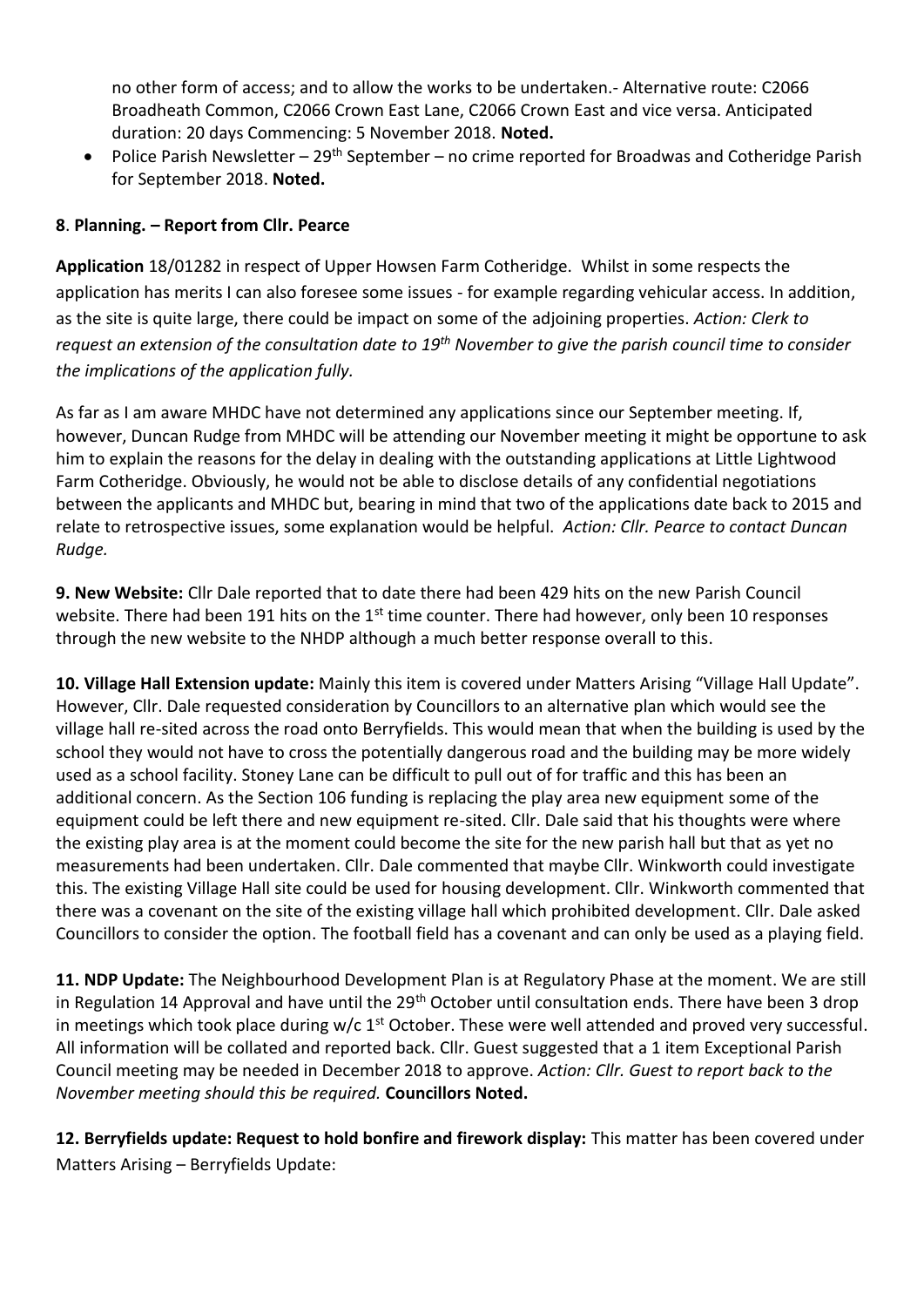**13.Football Team Agreement: The** Under 13s side has withdrawn from the league due to a lack of players so they will no longer be using the pitch. The team is not folding and will continue to train in Malvern under floodlights and look to start using Broadwas again next season. The men's team will still be using the pitch along with the occasional friendly for the under 13's. The football team have asked whether the annual fee (£300 requested already decided at September meeting) would reflect the changes. Cllr. Winkworth Proposed and Cllr. Downes Seconded that a fee of £250 be agreed for the forthcoming year. All in favour. *Action: Clerk to email the football club (Joe Grange) with the revised contract and invoice. The Clerk to inform the football club that a weekly litter-pick to be undertaken by the club at the conclusion of the game. Councillors decided that they would not allow a further container to be sited on the ground. Clerk to inform the club of this and Clerk to also remind the club about the use of bad language as it has been reported that this has not improved.*

**14. S106 update: Funding for new track and equipment for Berryfields Playing Field:** Cllr. Dale reported that the Section 106 agreement was now signed and that funding would be received imminently for an All-Weather Track, Children's Go Wild Jungle Gym by the fence and Outside Gym equipment for Adults.

**15. Safeguarding in the Community:** Report circulated and appended to the minutes for information. It was discussed whether it was appropriate for links to go on the new Parish Council website signposting to websites and contact numbers anyone with concerns regarding young people and vulnerable adults, domestic abuse etc and where they might seek advice.

*Action: Clerk to ascertain whether all employees that may come into contact with young people or vulnerable adults were DBS checked.*

*Cllr. Burrows to discuss with MHDC and WCC regarding their approach to safeguarding in the Community and what their advice would be to parishes and to prepare a draft policy for the next meeting for discussion. A decision would be made at that point on what would appear on the website.*

# **16. Update Reports:**

a) **Treasurer's Report:** copy circulated and attached to these minutes. *Action: Clerk to circulate Core Expenditure and Income items prior to the November meeting to enable a discussion on the Precept setting for 2019/20.*

b) **Clerk's report**: copy circulated and attached to these minutes. **Noted.**

c) **PLO report** copy circulated and attached to these minutes. **Noted.**

**17. Councillors' Reports and Items for Future Agenda**: Cllr. Dale raised a discussion on the state of the verges at Broad Green being cut up. Cllr. Winkworth suggested that this should be monitored as the situation has been the same for many years and was always seasonal. Winter being much worse than the summer months. Cllr. Winkworth Proposed and Cllr. Burrows seconded that the situation be monitored.

# **17. Date of next meeting: November 12th Broadwas Village Hall at 7.30pm**

Signed Chairman………………………………………………. date…………………………………..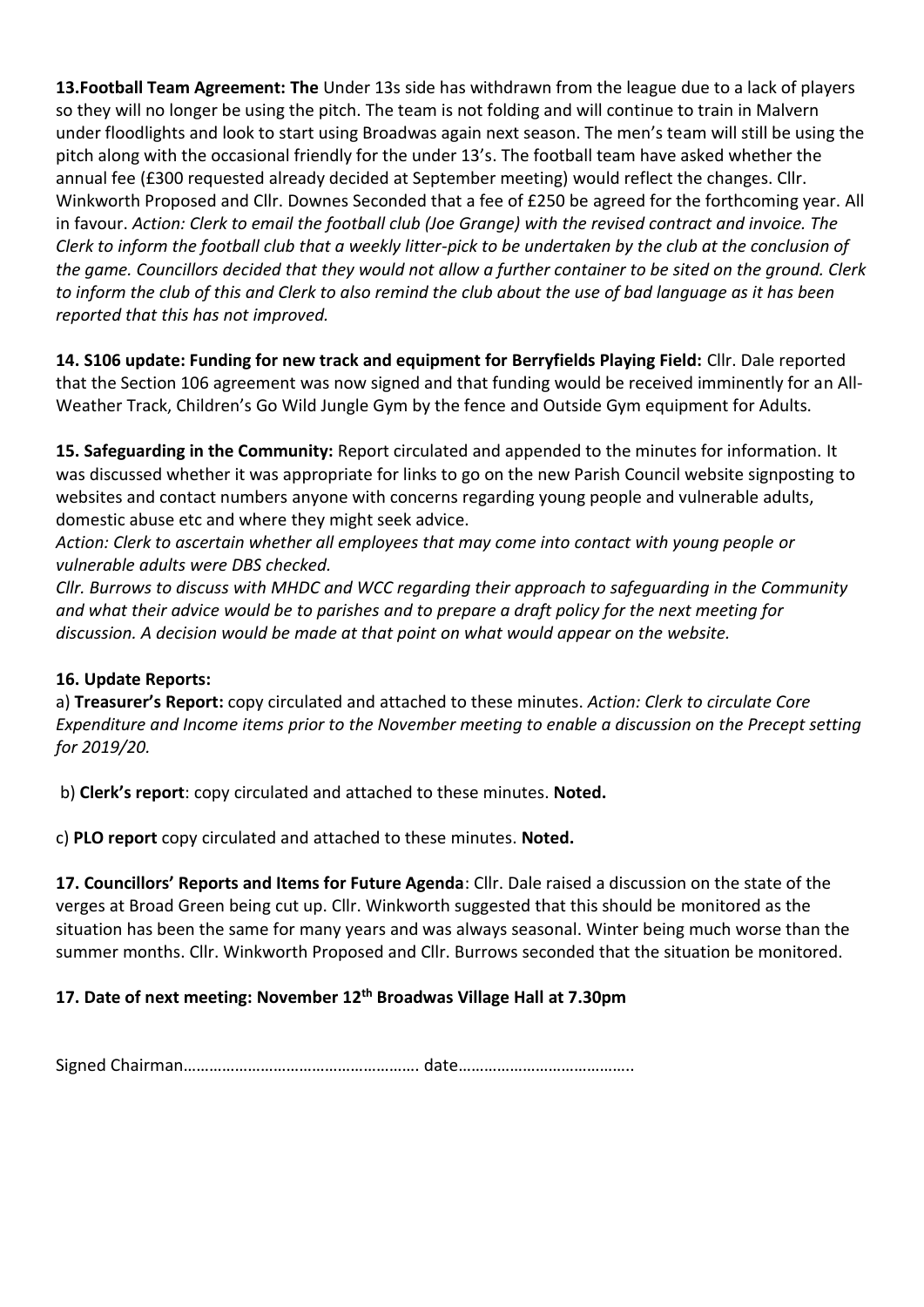# **Item 4 – Appended - Worcestershire County Councillor Phil Grove Report**

# **OPEN FOR BUSINESS**

Work is also progressing well at the Worcestershire Parkway Station site. The new roundabout outside the station is nearly complete following a number of night closures and temporary traffic lights are due to be removed soon.

Progress on the station building is also going well with much of steel frame and glazing now in place.

Additionally, works to improve Comberton Hill in Kidderminster are almost complete and the new bus stop and pedestrian crossing on the road are due to open imminently. These works form part of the wider redevelopment scheme at Kidderminster Railway Station on which the main construction starts later this autumn and are due to be completed by this time next year.

# **CHILDREN AND FAMILIES.**

Following the publication in May of the findings of our Local Area SEND Inspection, a full written statement of action was prepared. Its preparation has included all stakeholders, including parents and carers, and young people.

The final version of the Written Statement of Action was sent to Ofsted for comment towards the end of August. It was approved, with minor amendments by Ofsted, in mid-September. The Department for Education and NHS England will now monitor progress on the Statement of Action every three months. Applications for school admissions in Worcestershire in 2019 opened on September 1. The applications are for a place at all schools, for intake in September 2019.

The deadline to apply for a place for High School is the October 31, 2018 and January 15, 2019 for Primary, First, Infant, Junior and Middle schools.

Parents can either apply on the secure online system where they can create an account and submit, at their local library or by calling School Admissions.

# **WELLBEING.**

The Warmer Worcestershire Network has received funding from the National Grid Warm Homes Fund to provide 150 first time gas central heating systems.

In order to be eligible for the funding, there must be no existing central heating at the applicant's property (some old night storage heaters may be eligible), the property must be in an area near to a mains gas supply, and be privately owned (improvements to social housing cannot be funded). To meet the application criteria, the Householder/tenant must also be in receipt of qualifying benefits or must pass a low income high energy cost assessment.

Private landlords can apply for 50% funding towards the cost of a first time gas central heating system. In addition to the eligibly criteria above, the property must have an existing Energy Performance Certificate (EPC) rating in a band  $A - E$ .

Local energy charity Act on Energy are available to support applicants with any customer enquiries, eligibility checks and submitting their applications on freephone 0800 988 2881 or can be reached via email on [advice@actonenergy.org.uk](mailto:advice@actonenergy.org.uk)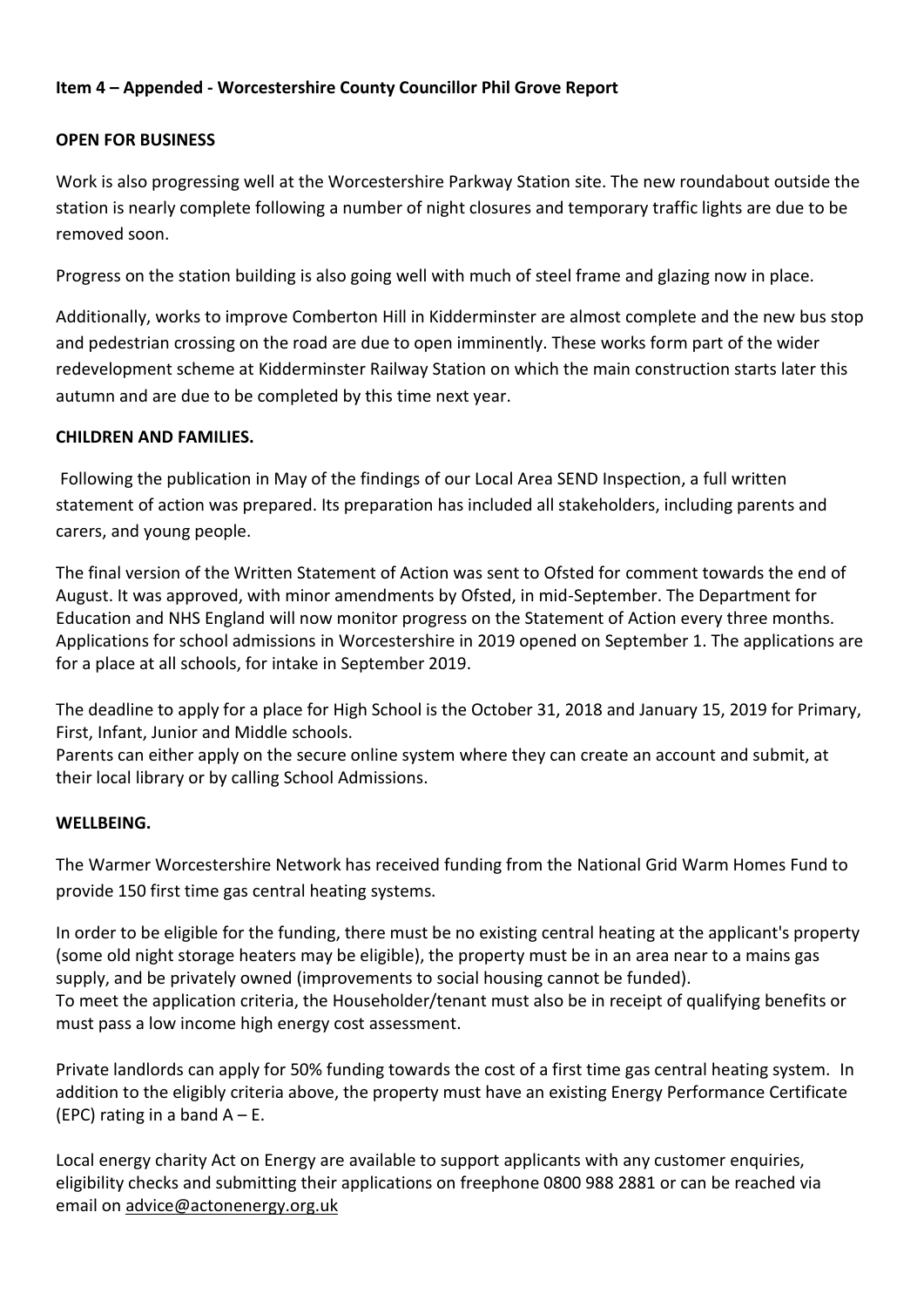The project will run until May 2021 unless all funds are allocated before this date.

# **THE ENVIROMENT**

Worcestershire County Council has been named the top council in England at this year's National Energy Efficiency Awards.

The recognition highlights the work that has been undertaken by the Council over the last year and the financial and carbon savings that have been achieved.

In the last year, the Council has overseen several energy efficiency projects, including major street lighting upgrades that will see the remaining high pressure sodium lights across the county, be replaced with LED.

Several projects have helped to contribute towards the council's nomination for the top prize; including internal projects such as the Energy Efficiency Spend to Save programme which focuses on making the council's own property more energy efficient; and community based projects including Warmer Worcestershire schemes and the Worcestershire Energy Switch.

In the past 12 months, 147 households have received improvements to their home through Warmer Worcestershire schemes, whilst 560 households registered for a new energy tariff offer. 155 of those registered switched to the new cheaper tariff offered through a collective energy switch saving households an average of £182 per year.

Worcestershire County Council's Business Energy Efficiency Programme (BEEP) has helped over 145 businesses in the County, providing support for an energy assessment of business premises and options for grants towards the cost of measures to improve energy efficiency. These measures might include more efficient machinery and LED lighting upgrades. The project has identified savings of just over 3,000 tonnes  $CO<sub>2</sub>e$  per year.

So far, 45 businesses have received support from the Council's Low Carbon Opportunities Programme (LoCOP), which provides low carbon innovation and renewable energy support to SMEs in Worcestershire. This initiative offers grants towards the cost of installing renewable technologies, such as heat pumps and solar panels to reduce the running costs and  $CO<sub>2</sub>$  emissions. The project has identified savings of 313 tonnes of CO<sub>2</sub><sup>e</sup> per year to Worcestershire businesses.

# **Finances.**

County Council leader Simon Geraghty and Chief Financial Officer Michael Hudson held a staff briefing last week to talk about the measures to reduce costs for future years. These include a review of the shape and size of the council and the services that it provides.

The County Council is facing a net budget overspend of more than £5 million as financial pressures on local government increase. Demand for social care is the major factor that has led to increased budget pressure.

Actions already taken in year, which include tighter recruitment controls, a review of all non-contracted spend, management of long term borrowing and capitalising the costs of highways maintenance, have reduced the projected overspend by more than £12.5 million.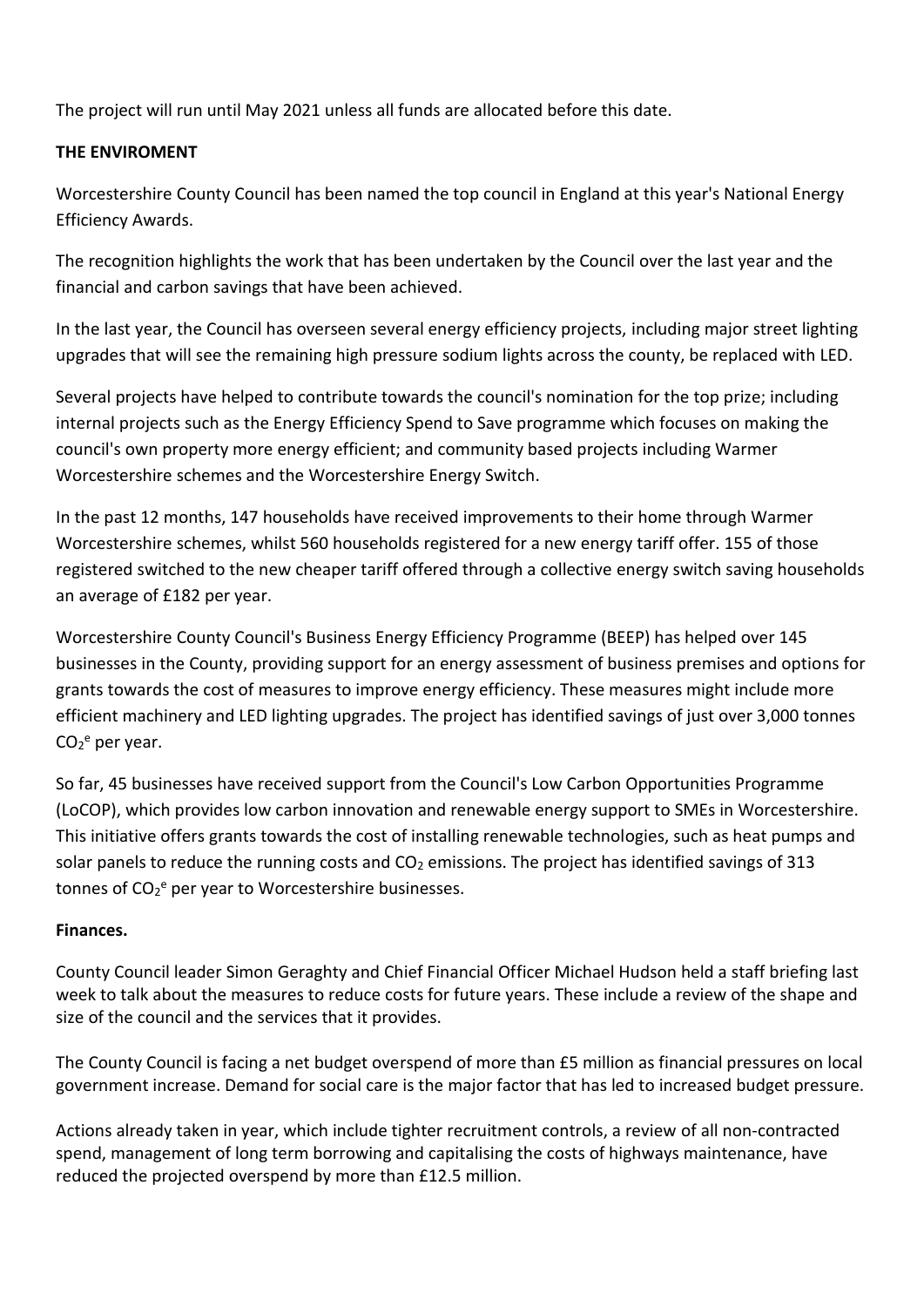# **Cllr. Grove District Councillor Report.**

# **SWDP Issues and Options Review**

In December 2017, Malvern Hills, Worcester and Wychavon councils agreed to work together on a review of the South Worcestershire Development Plan (SWDP), as there was a new legal requirement to review local plans within five years of adoption. Officers have subsequently been preparing the technical evidence base and have drafted an 'Issues and Options' document, which is the first consultation of the plan making process. The Joint Advisory Panel was satisfied that the document should proceed to the three Council meetings in October, and the go out to public consultation in November. The Government's housing requirement is set out in the document, but at this stage no allocations are proposed

# **Planning Services – annual Development Quality Tour 2018**

Members of the two Area Planning Committees and planning officers took time out on Tuesday 18 September, to visit various completed developments around the district as part of the annual planning training programme. The purpose of the tour was to allow councillors to look at these developments 'in the flesh', assess the architectural styles and detailing, the use of building material, consider how the development fitted into its surroundings, and – if given the chance to look at it again – suggest ways of improving the overall quality of the development through the planning process.

Councillors Tony Penn (Chairman of Northern Area Planning Committee) and Roger Hall-Jones (Chairman of Southern Area Planning Committee), jointly said: "The Quality Tour is an extremely important part of our annual planning training programme for new and returning councillors. During the tour we saw a variety of new developments in both urban and rural locations. We all learnt a huge amount from the tour and it was particularly useful to share the day with officers. One of the sites we visited was the new Tesco store in Tenbury, which was the subject of extensive negotiations over a number of years. This now provides a well-used facility and also much improved public amenity space and access to the riverside in the town."

# **Latest economic summary,**

The September 2018 edition of the Worcestershire Monthly County Economic Summary has been published. The claimant count in Malvern Hills for those aged 18-64 currently stands at 495, which is the same as the previous month, but up 45 for the same period 12 months ago.

The claimant count proportion\* in Malvern Hills is 1.1% of the 16-64 population, which is the joint lowest across Worcestershire (Worcestershire 1.6%, West Midlands

2.8% and England 2.2%). The number of 18-24 year old claimants stands at 120 – a proportion of 2.5% of this particular group of the population (Worcestershire 2.5%, West Midlands 3.7% and England 2.9%). This figure is up 5 on last month's figure and also up 5 on the figure recorded for this period 12 months ago.

# **National Recycling Week**

I'm sure you will all have been aware it was National recycling week, recently (24 – 30 September) this year the theme was " 'Recycling. We do…because it matters'." The aim was to encourage all of us to recycle more from around the home because recycling really does make a difference. We know Worcestershire is full of really keen recyclers and that is especially true in the Malvern Hills District. Last year across the county we recycled 52,000 tonnes of waste into new products, which is pretty impressive. But we know we can do more. We recently took two bags of rubbish from random households across Worcestershire and analysed it to see what we would find. We found a significant amount of recyclable items that were being needlessly thrown away, along with a lot of food waste and other material that didn't need to be in the waste. We filmed our findings and you can watch the video (YouTube)

Here are some good reasons why our recycling efforts matter.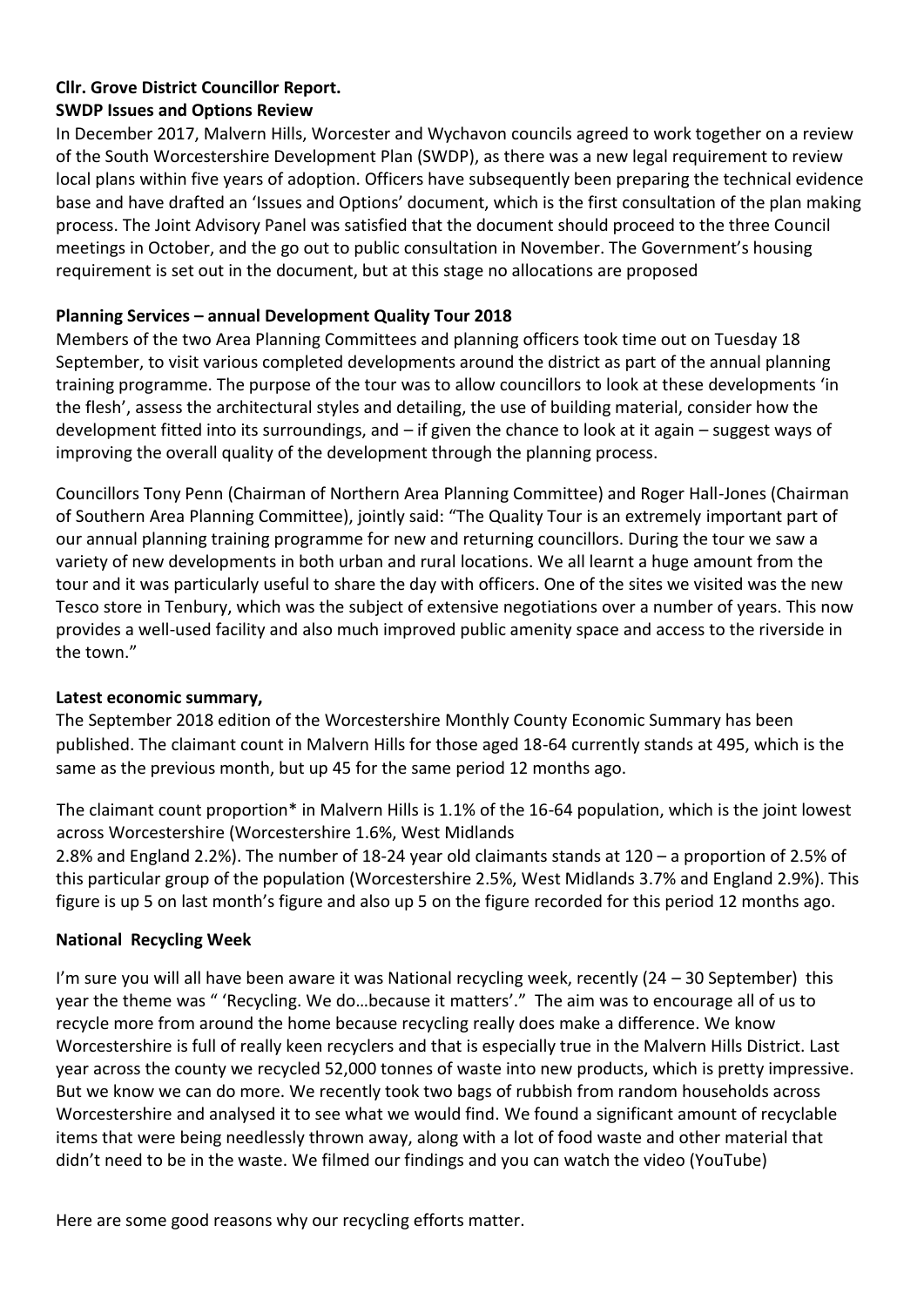- You are protecting the planet recycling helps conserve natural resources and means we don't have to extract fresh, raw material through mining and forestry.
- **You are saving energy**  using recycled materials in the manufacturing process uses considerably less energy than producing new products from raw materials.
- **You are helping fight climate change**  as recycling saves energy it also reduces carbon emissions. The UK's recycling is estimated to save 18million tonnes of carbon emissions a year – the equivalent of taking five million cars off the road.
- **You are helping the next generation**  if we continue to waste our natural resources it's our children, grandchildren, nieces and nephews that will have to deal with the consequences.

# **15. Safeguarding in the Community: Report by Cllr. Burrows**

Safeguarding is a generic and umbrella term that is applied to cover a range of legislation and responsibilities that address

- How vulnerable adults and children are protected
- What is and can be expected from responsible bodies and persons
- Joint working arrangements and how these are deemed to be effective
- How all concerned can learn from when vulnerable adults and children are not protected and suffer significant harm, abuse, exploitation, neglect or death.

The Local Authority is required to ensure that in addition to the services it provides it has in place the necessary arrangements to ensure that all agencies and parties are working together effectively. And that when this might not be the case, there are appropriate arrangements in place to ensure this is reviewed and that recommendations are acted on.

All organisations and bodies whether public, private or voluntary have a general duty in law to cooperate in the protection of vulnerable adults and children, and many have specific and additional requirements and duties placed on them e.g. organisations that work with or provide services to children.

There are currently 3 types of partnership boards that the Local Authority is required to set up and ensure that these are effective, these are;

- Local Safeguarding Children Board
- Safeguarding Adult Board
- Community Safety Partnership

Common to all and therefore the organisations, setting and issues they embrace are the following;

- Provision of and expectation that there will be Policies and Procedures in place that evidence how concerns about the safety and vulnerability of an adult or a child will be responded to and what this may involve
- Provision of and expectation that all those who employ adults who will work with or have significant contact with children and adults who may be deemed vulnerable have a) policies and procedures in place, b) undertake the required checks as to criminal record and such enquiries as may be necessary to be assured that any risk is assessed and c) have in place arrangements for responding to allegations that may be made against adults who work with children and or vulnerable adults.
- An expectation that they will cooperate with and promote such measures and initiatives that will promote the awareness of the harm, exploitation and abuse children and adults can experience and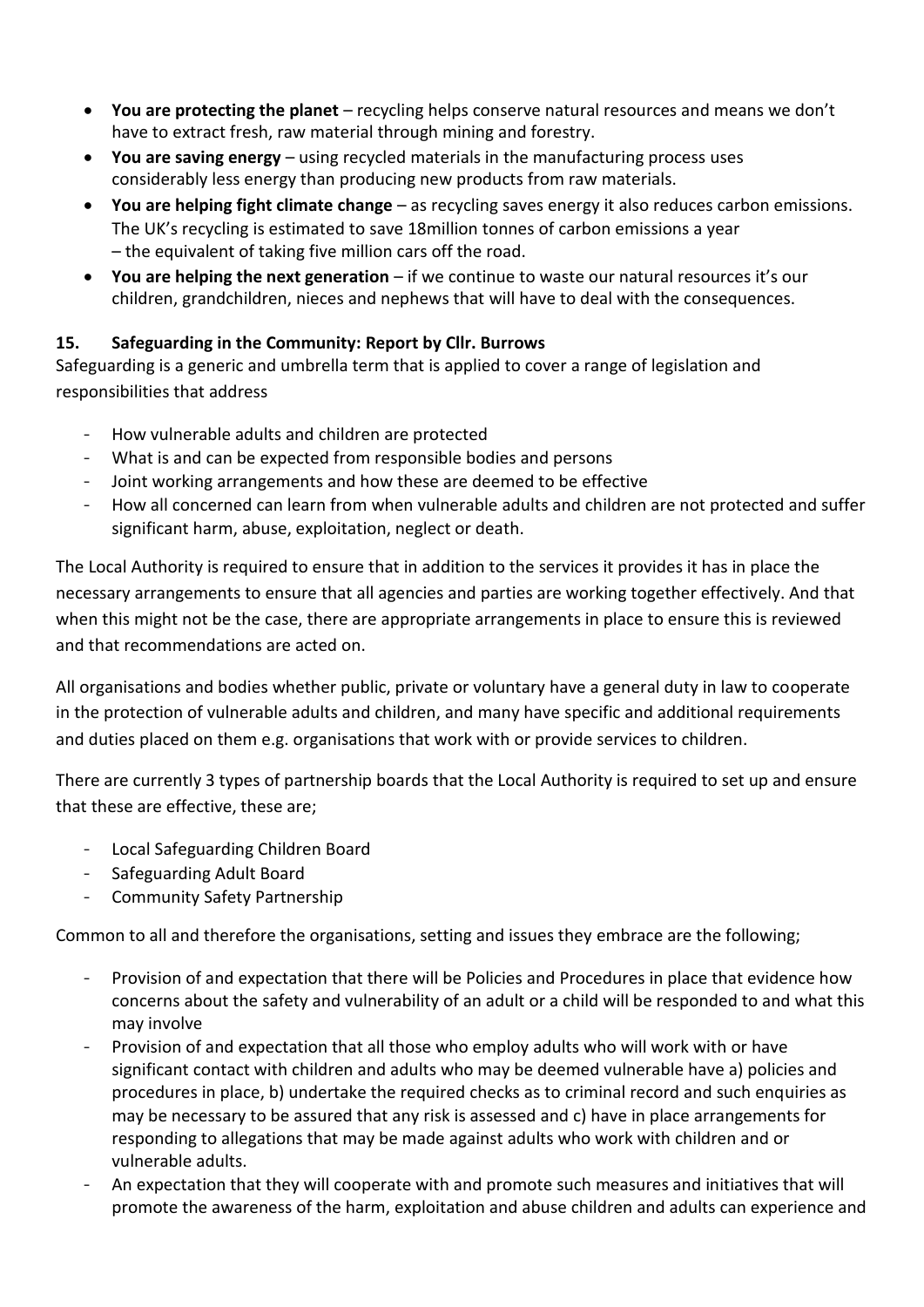what to do if they are concerned. This would also include such initiatives that may seek to prevent the occurrence of circumstances that can give rise to such events.

# **What are the responsibilities of the Parish Council?**

The Parish Council has a statutory duty to ensure the safety and welfare of children, young people and vulnerable adults.

This might reasonably mean that the Parish Council has in place appropriate, current and accessible policy and procedures that are consistently applied and regularly reviewed.

Councillors are therefore asked to consider whether the Parish Council is where it wants to be in this respect and if any further actions are required

Examples of Parish Council Policies and Procedures re Safeguarding

<https://www.cornwall.gov.uk/media/21041438/safeguarding-bitesize-guide-may-14-final-1.pdf>

<http://www.gurnardpc.co.uk/wp-content/uploads/2018/01/Safeguarding-Policy-Review-2018.pdf>

MHDC

<https://www.malvernhills.gov.uk/safeguarding-policy>

**WCC** 

<http://www.worcestershire.gov.uk/wsab>

<http://www.worcestershire.gov.uk/safeguardingchildren/>

[http://www.worcestershire.gov.uk/info/20078/community\\_safety/862/community\\_safety\\_partnership\\_ar](http://www.worcestershire.gov.uk/info/20078/community_safety/862/community_safety_partnership_arrangements) [rangements](http://www.worcestershire.gov.uk/info/20078/community_safety/862/community_safety_partnership_arrangements)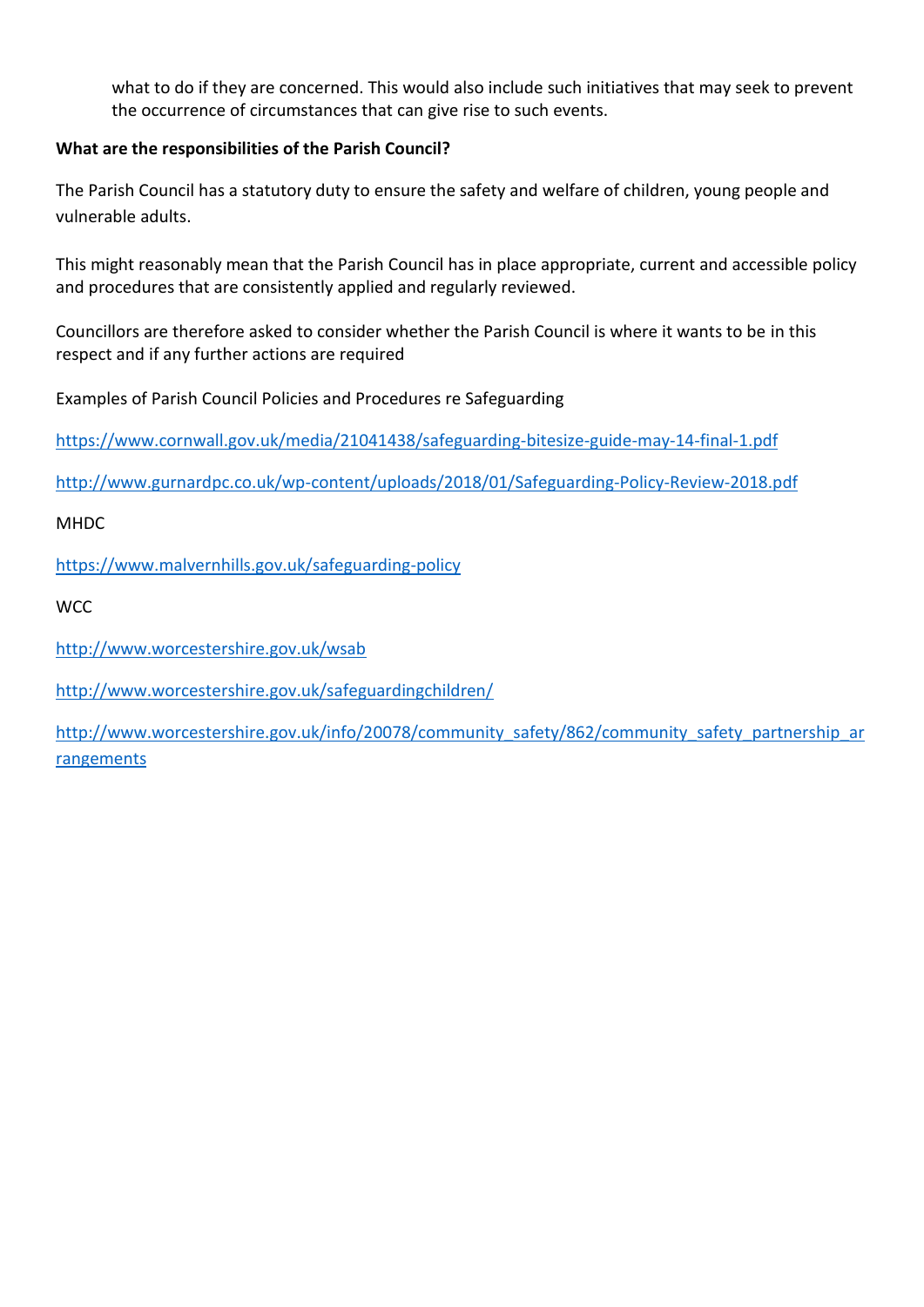# **Item 16a- Treasurer's Report – October 2018.**

## **Oct 8th, 2018 Payments List**

| <b>Payee</b>                              | <b>Description</b>                           | <b>TOTAL</b> | Payment                  |
|-------------------------------------------|----------------------------------------------|--------------|--------------------------|
|                                           |                                              | £            |                          |
| <b>HMRC</b>                               | <b>Tax Deductions</b>                        | 75.80        | Ch 001177                |
| Carole Hirst                              | Clerk Salary Aug                             | 303.91       | Ch 001178                |
| RJC Landscaping                           | Mow grass bank                               | 27.00        | <b>BACS</b>              |
| Carole Hirst                              | Expenses from Sep 1st<br>to Oct 8th          | 54.65        | Ch 001178                |
| <b>Cllr Downes</b>                        | expenses re<br>community company<br>closure  | 25.00        | Ch 001179                |
| Simon Styles Gardening<br><b>Services</b> | Berryfields grass<br>cutting July, Aug, Sept | 300.00       | <b>BACS</b>              |
| <b>Helen Plevey</b>                       | <b>Clerk Salary Sept</b><br>2018             | 320.21       | <b>Standing</b><br>Order |
| Data Orchard C.I.C.                       | <b>NDP Work</b>                              | 1,205.16     | Cheque 1181              |
| <b>TOTALS</b>                             |                                              | 2,311.73     |                          |
| <b>GREEN REPRESENTS</b>                   |                                              |              |                          |

**PAID**

# **Receipts**

| <b>TOTAL Receipts</b> |                     | 10,000.00 |
|-----------------------|---------------------|-----------|
|                       |                     |           |
| 27/09/2018            | <b>MHDC Precept</b> | 10,000.00 |
|                       |                     |           |
|                       |                     |           |

| <b>Cash at the Bank</b> | 03/10/2018   68.505.63 |  |
|-------------------------|------------------------|--|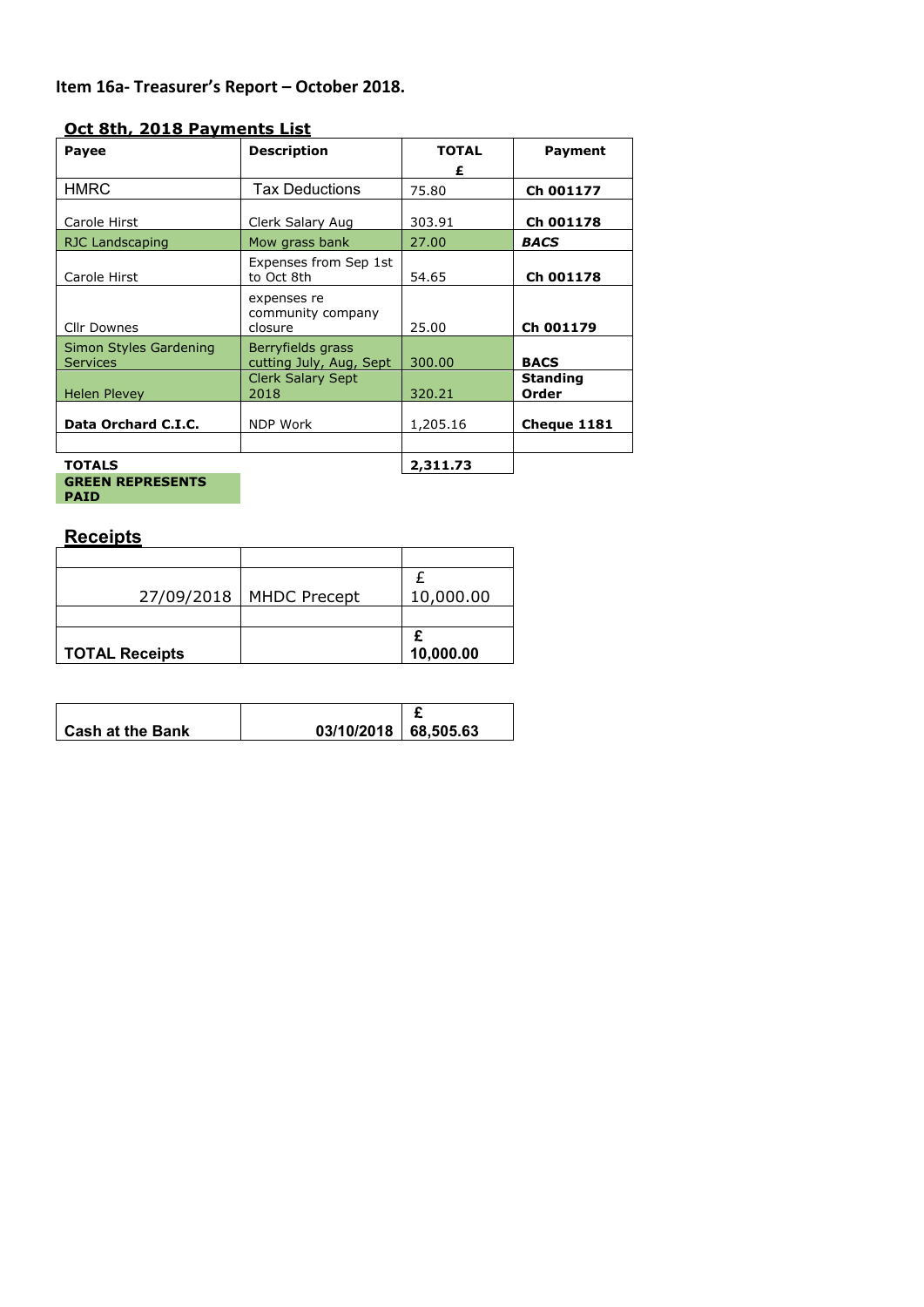| <b>BANK RECONCILIATION at</b>      |          |           |                   |            |
|------------------------------------|----------|-----------|-------------------|------------|
| 08/10/18                           |          | £         |                   | £          |
|                                    |          |           |                   |            |
|                                    |          |           | Per Bank          |            |
|                                    |          |           | Statement         |            |
|                                    |          |           | <b>Treasurers</b> |            |
|                                    |          |           | Account           | 19,616.73  |
| Closing Cash balance at 31/3/18    |          | 51,757.23 | NS&I account      | £38,621.48 |
| Less unpresented cheques at        |          |           | Berryfields       |            |
| 31/3/18                            |          | 0.00      | Account           | £10,267.42 |
|                                    |          |           |                   |            |
| Add Receipts 2018/19               | see      |           |                   |            |
|                                    | Receipts |           |                   |            |
|                                    | page     | 35,419.32 |                   |            |
|                                    |          |           |                   |            |
|                                    | see      |           |                   |            |
|                                    | Payments |           |                   |            |
| less Payments 2018/19              | page     | 18,670.92 |                   | 68,505.63  |
|                                    |          |           |                   |            |
|                                    |          |           |                   |            |
| Closing Balance in Lloyds Accounts |          |           |                   |            |
| at 8th Oct 2018                    |          | 68,505.63 |                   |            |

#### **Item 16b – Clerk's report October 2018**

- A report came in of a Beech Tree outside Scatterbrook Orchard, Broadwas- Problem this year, with the extraordinary amount of Beech Nuts which have/are falling from the tree outside the property. Potential problem with the drains being blocked by the sheer amount of beech nuts on the footpath and in the gutter, it must also cause a problem to people walking on the footpath. It was requested would the Council consider organising their removal. The Clerk spoke to the Lengthsman scheme to gain consent as it was not a task on the Lengthsman Schedule. WCC Lengthsman scheme gave consent and the Clerk organised with our Lengthsman to undertake the task. This was carried out quickly to ensure there were no safety issues. A letter of thanks came from the correspondent thanking the council for this.
- Cllr. Plevey and the new Clerk met for a further handover and following the meeting bank change of name and address forms were taken to Lloyds Bank to transfer all information from outgoing clerk to new clerk. The bank required signatures on the form where some crossings out had been made. These are now sorted and the form has been re-submitted. Once the new clerk details are activated the on-line banking changes will be made in branch.
- The Clerk wrote to Mr. and Mrs. Parkes to ascertain the details of the event insurance any riskassessments for the firework event. A response has been received and the Clerk has informed Mr. and Mrs Parkes that they are happy with the risk assessments and information on event insurance supplied and that the Parish Council are now happy for them to proceed with the event.